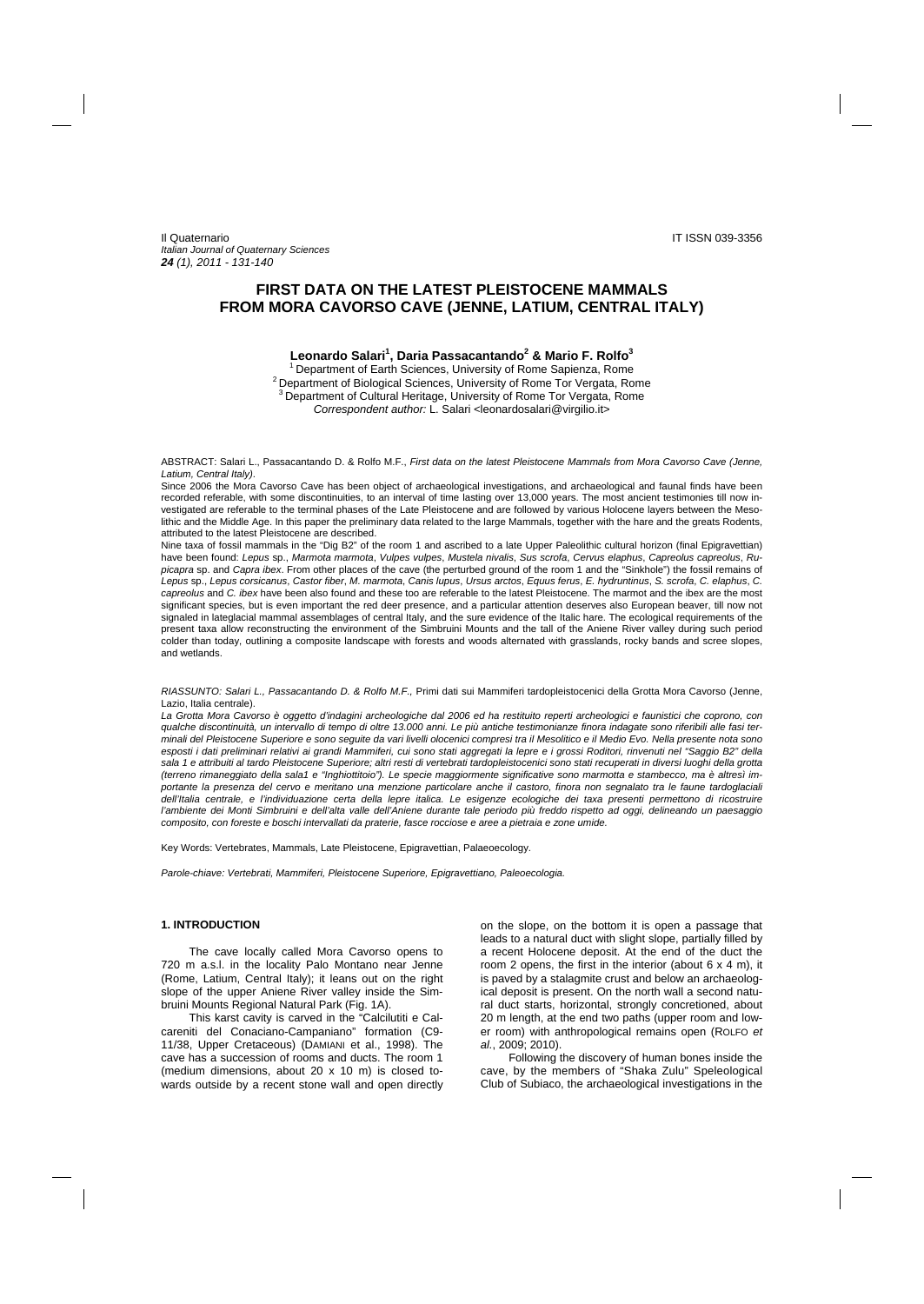cave in 2006 started. The digs initially focused the areas of the Neolithic human remains outcrop and subsequently in more stratigraphical digs in the most external rooms to the purpose of investigating the stratigraphical sequence of the deposit (Fig. 1B). In particular, in the dig B2 (a trench about 4 x 3 m behind the stone wall, in the eastern sector of the front of room 1), just below a perturbed surface layer, the Stratigraphic Units 109, 110, 120, 135, 254 and 255 (= "Dig B2") are characterized by a compact reddish-brown silty ground with limestone clasts with sharp edges, where a moderate quantity of lithic artifacts referable to a late Upper Paleolithic cultural horizon (final Epigravettian) and numerous fossil remains of vertebrate animals have been recovered. The calcareous floor of the cave has not yet been reached.

In this paper the first data on the large Mammals, together with the hare and the greats Rodents, recorded in "Dig B2" and attributed to the latest Pleistocene are presented. Other mammal remains referable to the latest Pleistocene and that have been also found from the filling of an sinkhole that partially opens on the right side of the entry of the cave (= "Sinkhole") and from the perturbed ground of the room 1 are also described.

### **2. STRATIGRAPHIC NOTES**

The synthetic stratigraphy of the various areas of the cave shows a variously articulated deposit (Fig. 2) that develops from the deepest layer till now investigated, referred to the latest Pleistocene, up to the superficial level of historical age (ROLFO *et al.*, 2010).

The "Dig B2" is the most ancient layer investigated with stratigraphical methodology and it has been intercepted in the room 1, below the altered surface layer with micromammal and bird remains and several fossil bones of great wild mammals together with numerous finds of prehistoric and recent domestic mammals. The "Dig

B2" is a compact reddish-brown silty ground with limestone clasts with sharp edges that vary in diameter from few millimeters to the centimeter, and with a thickness of about 20-30 cm. In this layer many fossil remains of vertebrate have been found together with a moderate number of lithic artifacts referable to final Epigravettian, such as a frontal scraper on a retouched blade of jaspered flint, three fragments of backed blade lets, a fragment of backed point and a multiple burin. A radiometric dating<sup>1</sup> performed on a marmot mandible from this layer, has





*Grotta Mora Cavorso: A) ubicazione del sito; B) sezione (in alto) e pianta (in basso) della grotta* 

> provided the age of 13,460±50 years BP (calibrated 14,175 - 13,910 BC 1σ) and agrees well with the attribution of the "Dig B2" lithic artifacts to a final Epigravettian cultural horizon. The "Sinkole" instead is the filling of a sinkhole that partially opens on the right side of the entry of the cave. This include a pinkish-gray silty sand ground with coarse limestone breccias with sharp edges, and a small level with reddish slimy soil, and there some bone remains of vertebrate referable to the latest Pleistocene have been also found.

<sup>1</sup> All the radiometric dating have been performed by the "Centre de Datation par le Radiocarbone - CNRS", Lyon (France), except that on a mesolithic red deer tooth, performed by the "Beta Analytic Inc.", Miami (U.S.A.).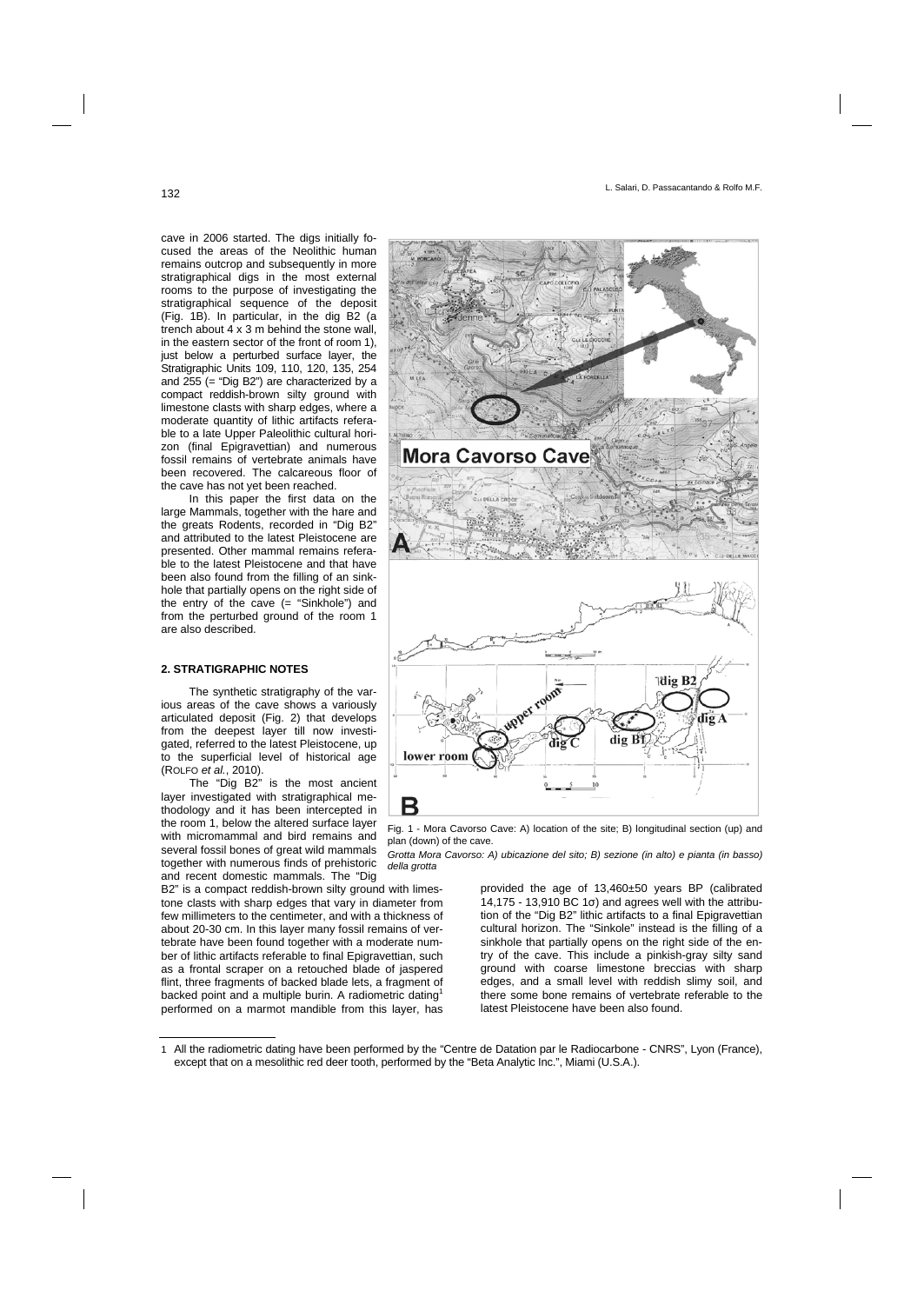

Fig. 2 - Mora Cavorso Cave: Stratigraphic synthesis. *Grotta Mora Cavorso: Stratigrafia sintetica.* 

A layer from the inferior room which can be attributed to early Holocene (Mesolithic cultural phase) follows; it is rich of *Cervus elaphus* bones in partially articulated (SALARI *et al.*, 2009; ROLFO *et al.*, 2010). Also for this level have been made two radiometric dating, one on a red deer tooth  $(8,770 \pm 60$  years BP, calibrated  $7,950 - 7,790$  BC 1 $\sigma$ ), and the other on a charcoal fragment (8,805 ± 45 years BP, calibrated 8,197 - 7,729 BC 1σ). In this layer, except a moderate number of charcoal fragments and various ashes spots, no other evidence of human presence has been discovered. This level underlies a layer dated to the ancient Neolithic characterized by the noticeable presence of abundant human remains referable at least 21 individuals (PASSACAN-TANDO, 2009), concerning partly disturbed burials (in the upper and lower room). Archaeological finds have also been recovered and are pertinent to the various funeral outfits (ROLFO *et al.*, 2009; 2010), together with bones and teeth primarily of domestic fauna, above all *Ovis vel Capra* (SALARI *et al.*, 2009). As well in this case two radiometric dating are been performed, the first one on human bone  $(6,405 \pm 35)$  years BP, calibrated 5,472 -

5,314 BC 1σ), the second on a charcoal fragment (6,275  $\pm$  45 years BP, calibrated 5,322 - 5,084 BC 1σ). A layer from the room 2 (dig C) has to be referred to the Neolithic final phase; it is characterized by a level rich of charcoal and ashes. In the deeper part of the room 1 (dig B1) the archaeological sequence is superficially covered by a layer very rich of pottery (fragments and a whole bowl) shed anywhere, and human bones, referable to disturbed burials dated to the middle Bronze age (first half of II millennium BC). Rare but noticeable it is the pottery referable to the historical age (VIII-X century AD) recovered in the dig A, in the external dig, and on the ground of the upper level of the dig B1 of the room 1 (ROLFO *et al.*, 2010).

### **3. METHODOLOGY**

The proceeding of the analyses of the "Dig B2" faunal remains, referable to a final Epigravettian horizon, were carried on at the same time to archaeological investigations progress. Other mammal remains referable to the latest Pleistocene have been recovered from the "Sinkhole" and from a disturbed level of the room 1.

The examined finds have been compared to the osteological material stored in the Department of Earth Sciences of the University of Rome "Sapienza". The bone remains are very fragmentary and generally their state of preservation does not allow the individualization of the anatomical portion, neither the taxonomic determination. Among the determined remains, nevertheless, there are also some intact skeletal elements like metapodials, carpal and tarsal bones, phalanges, isolated teeth and some mandibles.

This material has been recovered in different places of the cave, so its description will be carried on taking into account the origin place of the remains. The mammal bones recovered in the "Dig B2" originate from a level investigated with stratigraphical methodology, it is well dated both radiometrically and according to the cultural chronology and it is therefore possible to effect a numerical analysis. Every taxon is quantified both in number of remains (NR) and in the minimum number of individuals (MNI), calculated according BÖKÖNYI (1970); the fragments of ribs and vertebrae of difficult taxonomical attribution have been counted apart. For the material remainder, instead are listed out the recognized taxa and valued their relative frequency (Tab. 1).

### **4. FAUNAL DESCRIPTION**

#### **4.1. The Mammals remains from the "Dig B2"**

From the "Dig B2" over 1000 mammal remains have been recorded, 171 of which (17.05%) have been anatomically and taxonomically determined. From the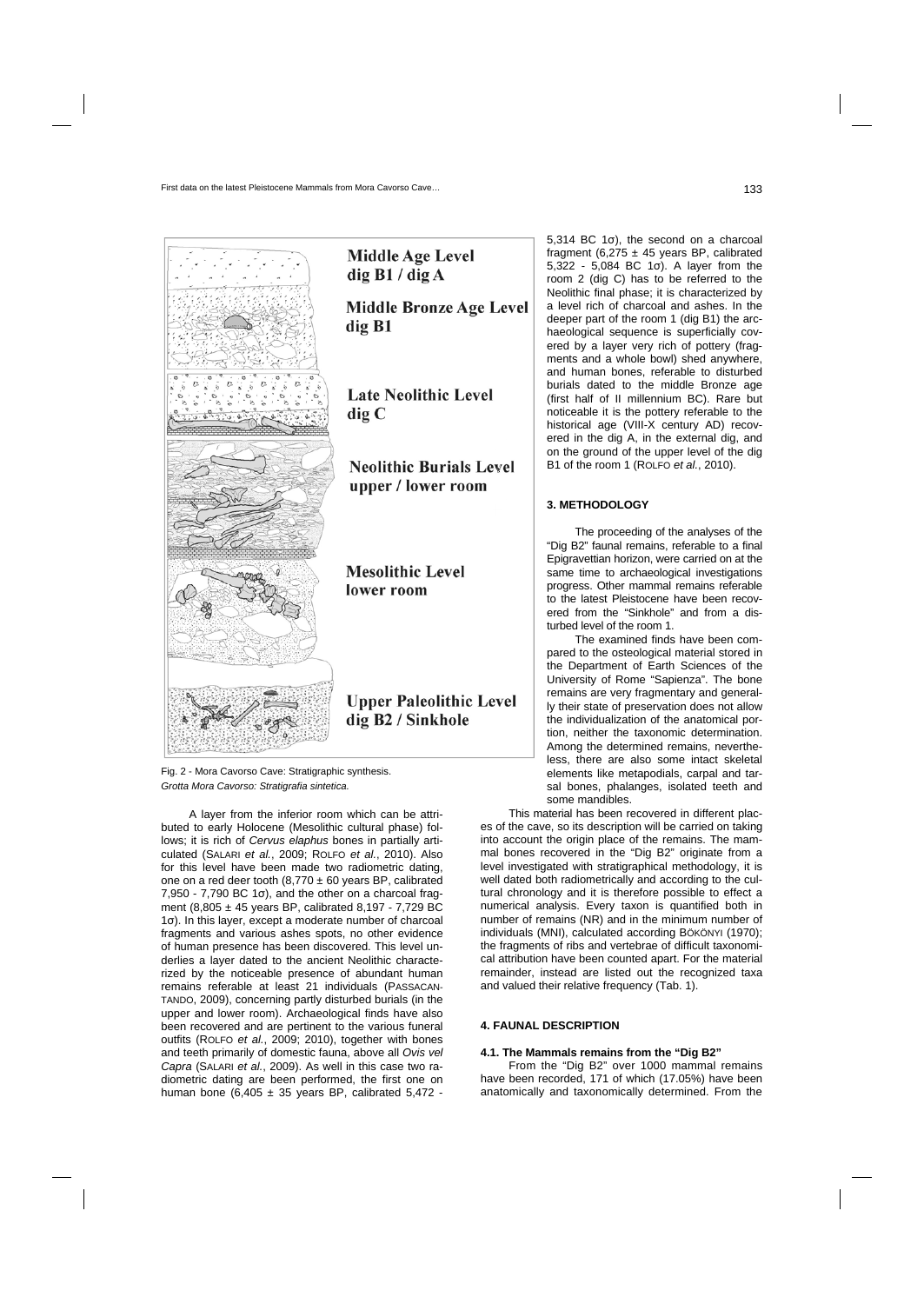Tab. 1, in which the percentages of each taxon are calculated on the total of the determined fragments, while the percentages related to the ribs, to the vertebrae, to the undetermined and to the total determined remains are calculated on the general total, the most abundant taxon is *Marmota marmota* (LINNAEUS, 1758), with more than the half of the determined remains and a third of the individuals. *Cervus elaphus* LINNAEUS, 1758, *Capra ibex* LINNAEUS, 1758, *Rupicapra* sp. and *Lepus* sp. are present with a certain number of fragments, *Sus scrofa*.

LINNAEUS, 1758, *Capreolus capreolus* (LINNAEUS, 1758) and *Vulpes vulpes* (LIN-NAEUS, 1758) with few finds, and *Mustela nivalis* LINNAEUS, 1766 has present only a single fragment of mandible (Fig. 3, n). These finds are accompanied by several Birds bones, few Amphibious bones and abundant micromammal remains above all

Rodents, particularly *Arvicola amphibius* (LINNAEUS, 1758), *Apodemus* sp. and small arvicolids, and scarce bats, *Rhinolophus ferrumequinum* (SCHREBER, 1774) and *Myotis bechsteinii* (KUHL, 1817).

The marmot is represented by bones of the whole skeleton (Fig. 3, b-d), primarily mandible mainly fragmentary, isolated teeth, phalanges, metapodials and tarsal bones intact, while the skull and the other postcranial skeleton elements are fragmented. This fossil material is referable to at least 7 individuals; some deciduous teeth, a tibia with epiphysis not fused and a very small astragalus point out that among these at least one is a cub. The hare is present with some isolated teeth, metapodials and phalanges than at least two individuals; the scarcity of diagnostic morphological characters (see PALACIOS, 1996) does not allowed a sure attribution of such finds to *Lepus europaeus* PALLAS, 1778 or *Lepus corsicanus* DE WINTON, 1808. The fox is present with some meta-

podials and calcaneum (Fig. 3, l) of an adult. The wild boar is present with an inferior molar, a third metacarpus (Fig. 4, d), a metapodial with distal epiphysis not fused, a carpal bone and a first lateral phalanx concerning a fully grown and a young individual. The red deer is represented by isolated teeth, humerus, femur, tibia (Fig. 4, i), carpal and tarsal bones, phalanges (some with the proximal epiphysis not fused) and sesamoids belonging a fully grown and a young individual. The roe deer is present with a mandibular branch fragment, some isolated teeth, two of which deciduous, and a phalanx referable to a young individual and an adult. The ibex is represented by isolated teeth, some of which deciduous, radius, coxal, femur, metapodials with distal epiphysis not fused (Fig. 4, f-g), tarsal bones and phalanges referable to a young individual and an adult. The chamois is present with isolated teeth, some of which deciduous, radius (Fig. 4, m), ulna and phalanges concerning a fully grown and a young individual;

| Taxon                               | "Dig B2"       |       |                |       | "Sin<br>kh<br>ole" | Per<br>tur<br>bed |
|-------------------------------------|----------------|-------|----------------|-------|--------------------|-------------------|
|                                     | NR             |       | MNI            |       |                    |                   |
|                                     | n.             | $\%$  | n.             | $\%$  | freq.              | freq.             |
| Lepus sp. - hare                    | 11             | 6.43  | $\overline{c}$ | 9.52  | $\mathbb{R}$       | R                 |
| Lepus corsicanus - Italic hare      |                |       |                |       |                    | <b>RR</b>         |
| Castor fiber - European bea-<br>ver |                |       |                |       | <b>RR</b>          |                   |
| Marmota marmota - marmot            | 94             | 54.97 | 7              | 33.33 | A                  | CA                |
| Canis lupus - wolf                  |                |       |                |       |                    | C                 |
| Vulpes vulpes - fox                 | $\overline{4}$ | 2.34  | $\mathbf{1}$   | 4.76  |                    |                   |
| Ursus arctos - brown bear           |                |       |                |       | <b>CR</b>          |                   |
| Mustela nivalis - weasel            | $\mathbf{1}$   | 0.58  | $\mathbf{1}$   | 4.76  |                    |                   |
| Equus ferus                         |                |       |                |       | RR                 |                   |
| Equus hydruntinus                   |                |       |                |       | $\mathsf{C}$       |                   |
| Sus scrofa - wild boar              | 5              | 2.92  | 2              | 9.52  | RR                 |                   |
| Cervus elaphus - red deer           | 25             | 14.62 | $\overline{2}$ | 9.52  | R                  | <b>CA</b>         |
| Capreolus capreolus - roe<br>deer   | $\overline{4}$ | 2.34  | $\overline{2}$ | 9.52  |                    | R                 |
| Capra ibex - ibex                   | 16             | 9.36  | $\overline{c}$ | 9.52  | $\mathbf C$        | $\mathcal{C}$     |
| Rupicapra sp. - chamois             | 11             | 6.43  | $\overline{c}$ | 9.52  |                    |                   |
| total determined                    | 171            | 17.05 | 21             |       |                    |                   |
| ribs                                | 136            | 13.56 |                |       |                    |                   |
| vertebrae                           | 36             | 3.59  |                |       |                    |                   |
| undetermined                        | 660            | 65.80 |                |       |                    |                   |
| Total                               | 1003           |       |                |       |                    |                   |

Tab. 1 - Mora Cavorso Cave, Late Pleistocene: number of remains (NR), minimum number of individuals (MNI) and percentages (%) from the "Dig B2", and mammal remains frequency (freq.) from the other archaeological contexts ("Sinkhole" and the perturbed ground of the room 1); RR: very rare; R: rare; CR: common-rare; C: common; CA: common-abundant; A: abundant.

*Grotta Mora Cavorso, Pleistocene Superiore: numero dei resti faunistici (NR), numero minimo degli individui (MNI) e relative percentuali (%) del "Saggio B2", e frequenze dei resti faunistici (freq.) relative agli altri contesti archeologici ("Inghiottitoio" e terreno rimaneggiato della sala 1); RR: rarissimo; R: raro; CR: comune-raro; C: comune; CA: comune-abbondante; A: abbondante* 

> the fragmentary of the finds and particularly the absence of cranial parts with horn cores, useful to the distinction between *Rupicapra rupicapra* (LINNAEUS, 1758) and *Rupicapra pyrenaica* BONAPARTE, 1845 (see MASI-NI & LOVARI, 1988), allow to identifying the chamois only to the genus level.

> The presence of the lithic artifacts and the same mammal assemblage, characterized essentially by ungulate and marmot, would suggest an anthropic contribution of the bone accumulation, but till now only an undetermined fragment with a lithic tool incision has been observed. Some bones show traces of gnawing of rodents, while neither signs of carnivores or further traces of human activity are present. Considering also the large number of small animals and young individuals among the ungulate ones, it cannot be excluded that, over the humans, also the raptor birds and/or the other factors have contributed to the accumulation of the "Dig B2" bones.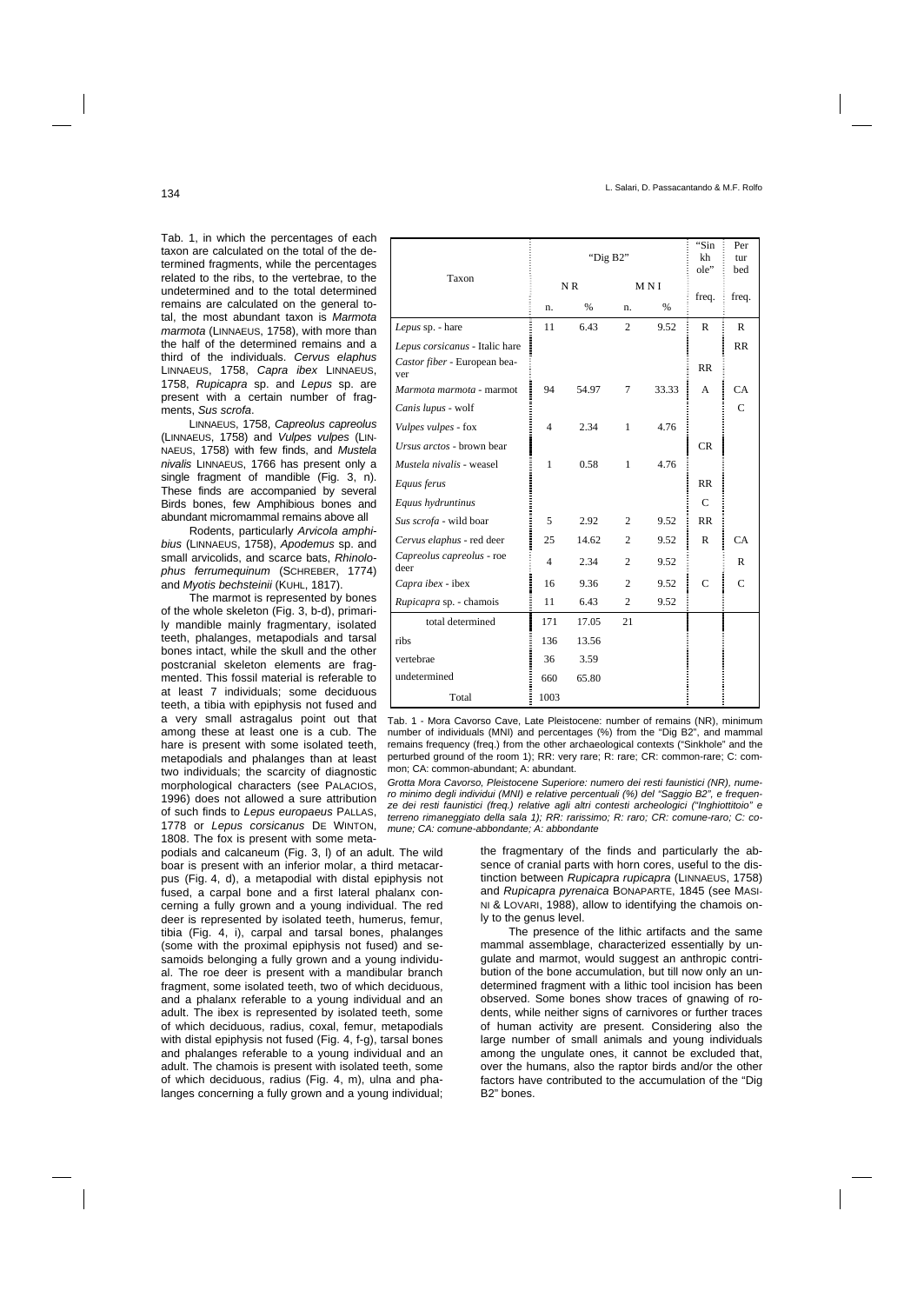

Fig. 3 - Mora Cavorso Cave, Late Pleistocene: *Lepus corsicanus*, a) skull; *Marmota marmota*, b) maxilla, c) calcaneum; d1) mandible, lingual view, d2) mandible, labial view; *Castor fiber*, e) mandible, f) skull fragment; *Ursus arctos*, g) upper canine, h) lower canine, i) second lower molar; *Vulpes vulpes*, l) calcaneum; *Canis lupus*, m) mandible; (scale bar: 5 cm); *Mustela nivalis*, n) mandible (scale bar: 2 cm). *Grotta Mora Cavorso, Pleistocene Superiore:* Lepus corsicanus*, a) cranio;* Marmota marmota*, b) mascellare, c) calcagno; d1) mandibola, norma linguale, d2) mandibola, norma labiale;* Castor fiber*, e) mandibola, f) frammento di cranio;* Ursus arctos*, g) canino superiore, h) canino inferiore, i) secondo molare inferiore;* Vulpes vulpes*, l) calcagno;* Canis lupus*, m) mandibola; (riferimento metrico: 5 cm);* Mustela nivalis*, n) mandibola (riferimento metrico: 2 cm).*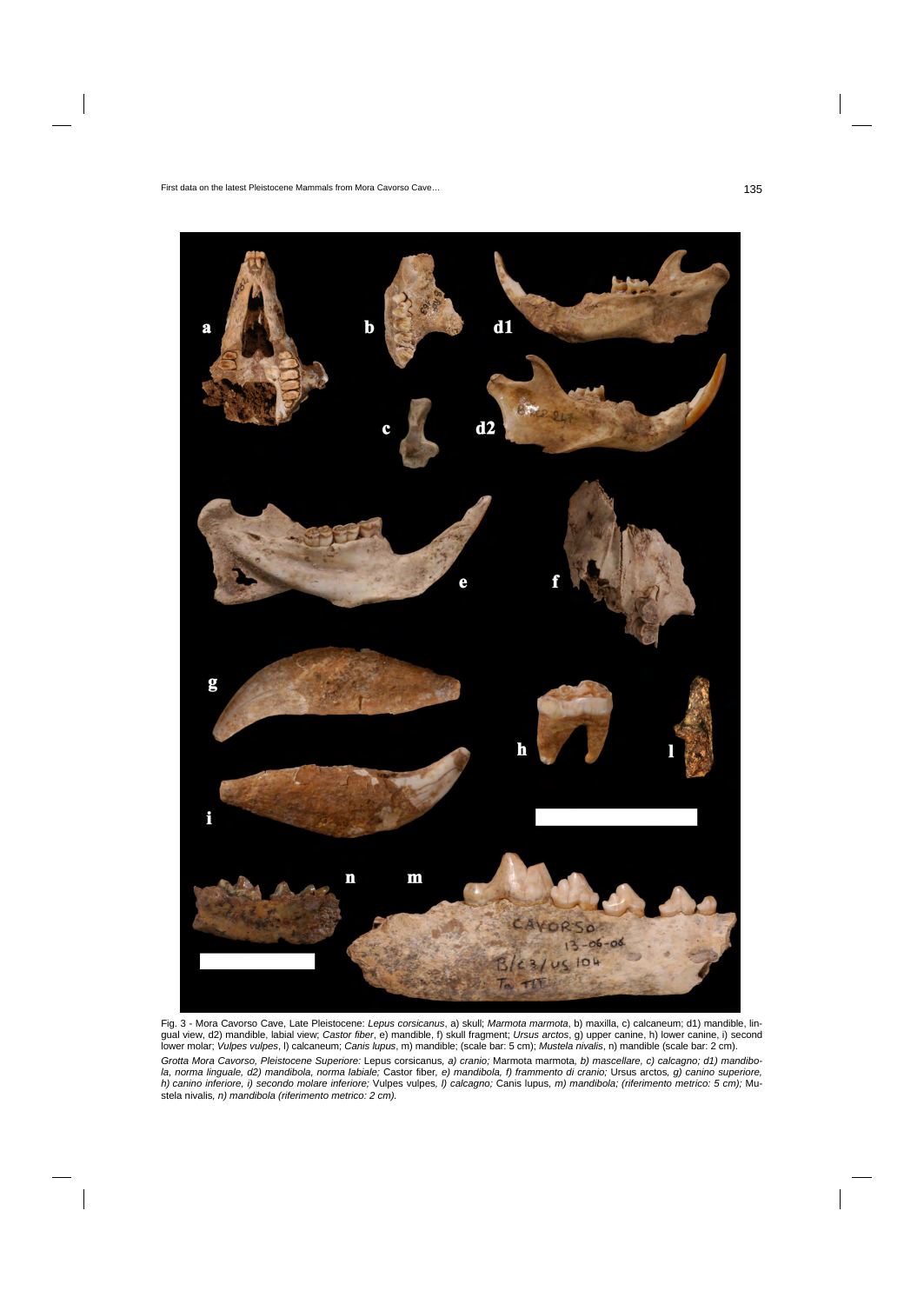

Fig. 4 - Mora Cavorso Cave, Late Pleistocene: *Equus ferus*, a) first phalanx; *Equus hydruntinus*, b) first phalanx, c) astragalus; *Sus scrofa*, d) third metacarpus; *Capra ibex*, e) metacarpus, f) metacarpus (juvenis); g) metatarsus (juvenis); *Cervus elaphus*, h) metatarsus, i) tibia; *Capreolus capreolus*, l) metatarsus; *Rupicapra* sp., m) radius; (scale bar: 5 cm).

*Grotta Mora Cavorso, Pleistocene Superiore:* Equus ferus*, a) prima falange;* Equus hydruntinus*, b) prima falange, c) astragalo;* Sus scrofa*, d) terzo metacarpo;* Capra ibex*, e) metacarpo, f) metacarpo giovanile; g) metatarso giovanile;* Cervus elaphus*, h) metatarso, i) tibia;* Capreolus capreolus*, l) metatarso;* Rupicapra *sp., m) radio; (riferimento metrico: 5 cm).*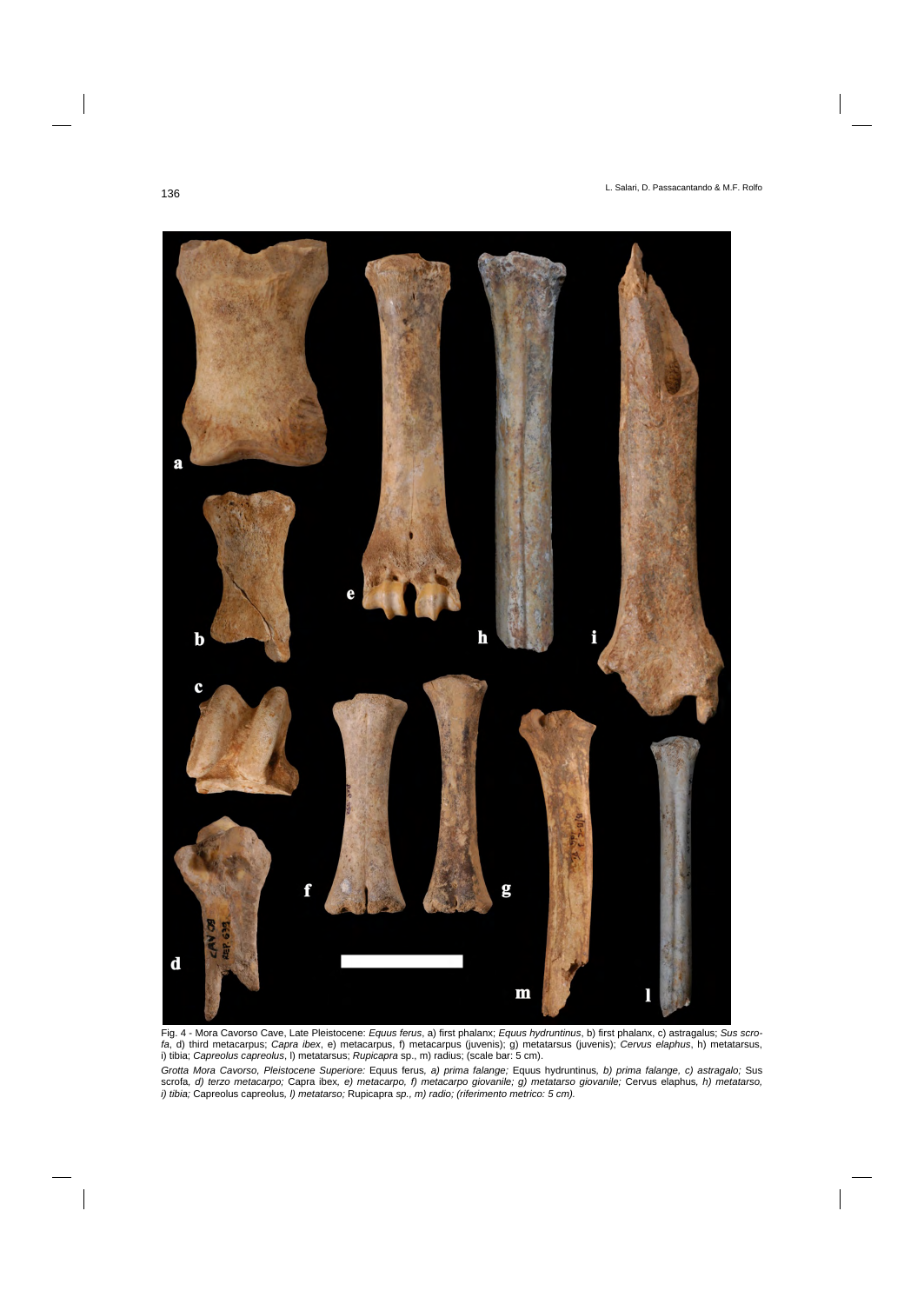### **4.2. The Mammals remains from the other archaeological contexts**

From a partially perturbed layer of the room 1 a thousand of vertebrate remains has been recovered in an advanced state of fossilization together with prehistoric and recent domestic mammals. Small and mediumsized Birds are present, micromammals (*A. amphibius*, *Apodemus* sp. and small arvicolids), and bones and teeth attributed to hare, marmot, wolf (Fig. 3, m), red deer (Fig. 4, h), roe deer (Fig. 4, l) and ibex (Fig. 4, e) (ROLFO *et al.*, 2009; SALARI *et al.*, 2009). Some morphological features of a sub-intact skull of hare (Fig. 3, a), particularly the occlusal surface contour of P2 with the postcone protrudes further than the lagicone (see PALA-CIOS, 1996), allow attributing this find to *L. corsicanus*.

In the "Sinkhole" a hundred of vertebrate fossil remains chaotically assembled has been recovered, partly from a level characterized by a reddish slimy soil. The bones accumulation seems of reasonable natural contribution (water energy), nevertheless the emptying has not been completed yet, but till now lithic artifacts has not been recovered yet. The mandibles and the skull fragments of *M. marmota* are abundant and are accompanied by carpal and tarsal bones and phalanges of *Equus hydruntinus* REGALIA, 1907 (Fig. 4, b-c), isolated teeth, metatarsus and phalanges of *C. ibex* and isolated teeth of *Ursus arcto*s LINNAEUS, 1758 (Fig. 3, g-i). There are also rare fragments of Birds bones, micromammals and *Lepus* sp., a few isolated teeth of *C. elaphus*, a skull portion and a mandible2 of *Castor fiber* LINNAEUS, 1758 (Fig. 3, e-f), and a first phalanx of *Equus ferus* BOD-DAERT, 1785 (Fig. 4, a) and a skull fragment of *S. scrofa*.

### **5. CHRONOLOGICAL AND PALAEOECOLOGICAL CONSIDERATIONS**

The radiometric dating of 13,460±50 years BP (calibrated 14,175 - 13,910 BC 1σ) agrees well with the attribution of the "Dig B2" lithic industry to a final Epigravettian cultural horizon, and permit to attribute this mammal assemblage to the last glacial episode final phases, or rather to the first part of the Lateglacial preceding the Bølling - Allerød temperate oscillation (see RAVAZZI *et al.*, 2007). The lateglacial climatic oscillations recorded in central-western Europe also occur in Italy, although with less intensity, especially in the Mediterranean regions. In the piedmont Alpine area, associations with ibex, chamois and marmot during the colder moments are frequent, together with elk, bison and alpine hare, that alternate to red deer and roe deer associations, sometimes accompanied to the wild boar during the temperate moments (PETRONIO *et al.*, 2007; SALA, 2007). In Mediterranean environment the lateglacial mammal assemblages seem to be conditioned by the geographical location and by the territory morphology at least how the climatic oscillations did. In fact the Adriatic slope of the peninsula shows a harder climate than the Tyrrhenian one, more temperate and humid. In the Adriatic slope prevail associations with *E. ferus*, *E. hy-*

*druntinus*, chamois and ibex, typical of prevailing opened environments like steppe, prairie and arid mountain; in the Tyrrhenian slope, instead, associations with red deer, wild boar and roe deer are present, together with ibex and sometimes to equids, and mark a wider presence of woodland and forest environments (PETRONIO *et al.*, 2007; SALA, 2007).

The ecological requirements of the taxa from the cave mammal assemblage may therefore provide some useful indications to reconstruct the environmental landscape of the Simbruini Mounts and of the upper Aniene River valley in the Late Pleistocene final phases and to individualize, if possible, the chronology of the mammal remains recovered from the archaeological contexts others than the "Dig B2".

The Italic hare is a species adapted to live in different environments, but seems to prefer shrubby dry areas and prairie alternated with hardwood forest with large grassy open clearings; the European hare instead seems to be more connected to the open environments like prairie and steppe, and it is adapted to the traditional agricultural environments, characterized by mixed farming; today the marmot is present in the Alps, Pyrenees, Carpathian and Tatra Mountains and, recently, has been reintroduced in some areas of the northern Apennine and it lives in mountain places characterized by large alpine prairie with stony zone or scattered rock near high stem woods (AMORI *et al.*, 2008). The European beaver is no longer present in Italy since XVI-XVII century (PETRONIO *et al.*, 2007) and today it is present in damp and woodland environments, with streams and stretches of water between France and Russia, and the northern Balkans and the Scandinavian peninsula (HALLEY & ROSELL, 2002). Among the carnivores, both the wolf and the fox are animals adapted to a variety of environments, but generally settle the lair in woodlands with gorges and stony zone; the brown bear is a forest species especially and it prefers environments rich of water; the weasel too prefers open woodland near water (BOITANI *et al.*, 2003). Among artiodactyls the wild boar prefers woods and wetlands, the red deer is particularly common in open woods with large grassy clearings, and the roe deer is a typically woody species and prefer hardwood forests rich of brushwood and clearings; the ibex actually lives on the Alps frequenting rocky ledges and alpine prairie, and the chamois frequent coniferous and hardwood woody areas riches of brushwood spaced by rocky walls and stony zones, prairies, bare patches and grassy ledges (BOITANI *et al.*, 2003). Finally *E. ferus* and *E. hydruntinus*, were quite commons in the Late Pleistocene, preferring open environments like steppes and prairies, and their last occurrences in Italy are in the early Holocene (PETRONIO *et al.*, 2007; CONTI *et al.*, 2010).

The ecological requirements of the taxa discovered in the "Dig B2" suggest the presence of woods and forests spaced by prairies, rocky bands and stony zones and wetlands near the site. Evidently the faunal finds are been accumulated during a climatic period colder than today, like the presence of species as *M. marmota*

<sup>2</sup> For mere material error, this mandible has been referred to the marmot in the Fig. 2 caption of the Abstract Volume of "Convegno in memoria di Alberto Malatesta (1915-2007) Geologo e Paleontologo. Roma 4-5 febbraio 2010". We apologize for the mistake.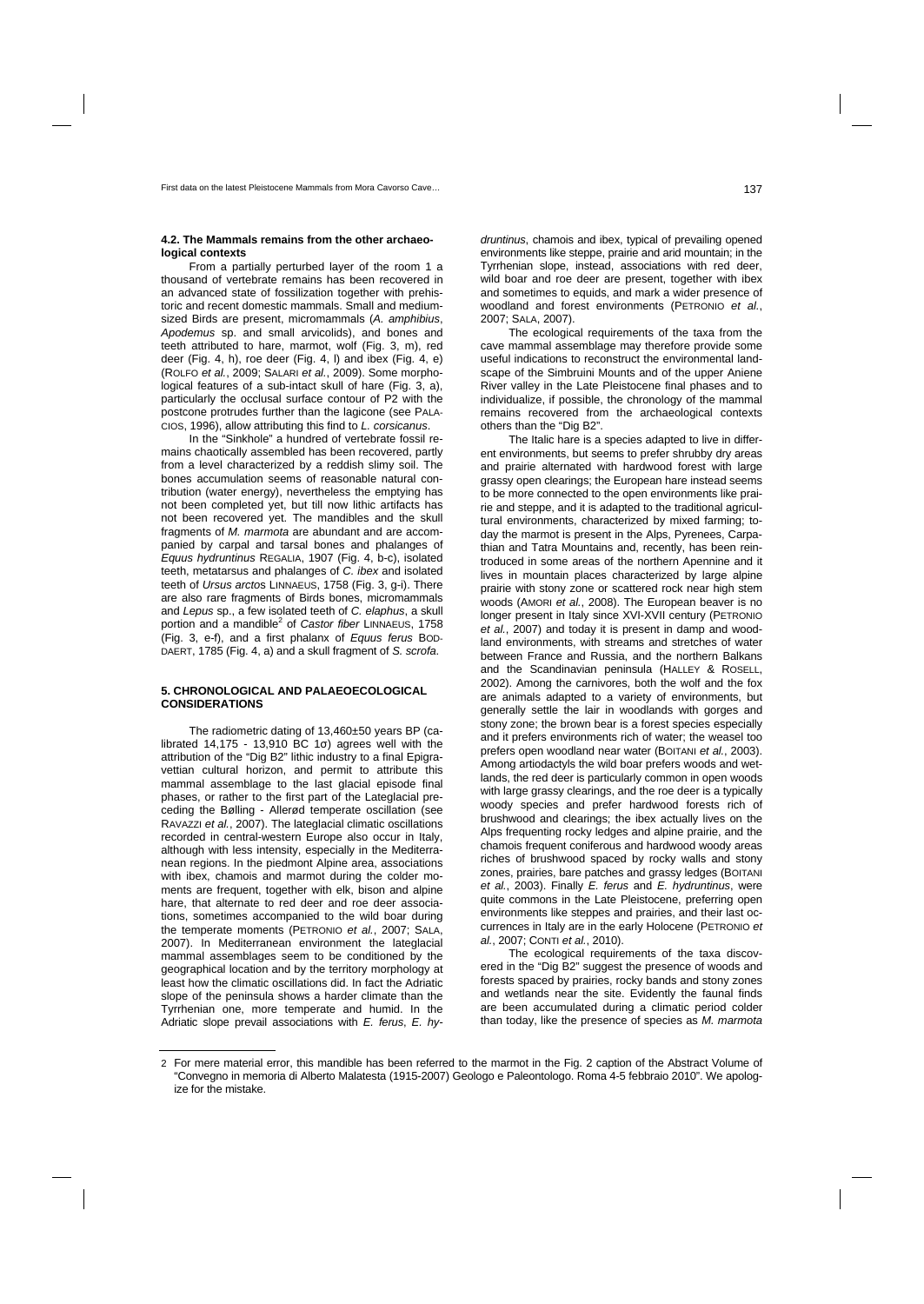and *C. ibex* shows*.* Both the species were in the lateglacial faunal complex of the central-southern Italy, in locality near the sea too, but now they are living in high mountain areas of the alpine arch. However the two species are not considered "cold" stenotherm, but euritherm species (CA-PASSO BARBATO *et al*., 1991), and nor even the ibex is considered a typical high mountain animal (MASSETI *et al.*, 1995; PHOCA COSMETATOU 2004). The last palaeontological evidence of *M. marmota* and *C. ibex* in centralsouthern Italy, however, are referred to the early Holocene (PETRONIO *et al.*, 2007), with the rapid climatic warming that characterized the early stages of this epoch, the consequent going up of the tree limit at higher altitude and a considerable reduction of the congenial alpine grasslands type. The distribution of these two species in the peninsula during the last millennia of the Late Pleistocene was been somewhat unequal. In the Adriatic slope the marmot reached Salento (southern Apulia) (TAGLIA-COZZO, 2003), while in the Tyrrhenian slope there would not be evidence of its presence at south of the Latium. The ibex, frequently with the chamois, instead, is present in the Tyrrhenian slope also in southern Campania and northern Calabria, while there would not be evidence of its presence at south of the Gargano promontory (northern Apulia) in the Adriatic slope (PHOCA COSMETATOU 2004; SALA, 2007). The others "Dig B2" taxa are currently in central Italy and, except the chamois, also in the Simbruini Mounts area (AMORI *et al.*, 2009).

The faunal remains with an advanced fossilization status recovered in the room 1 together with the prehistoric and recent domestic fauna likely came from the dismantling of "Dig B2", probably because of clandestine excavate or of the arrangement of the cavern as a refuge during the Second World War. The faunal assemblage is almost the same to that of the "Dig B2" (Tab. 1) and may be referred to the same final Epigravettian horizon.

The mammal remains recovered in the "Sinkhole" have some affinities, but also differences compared to the "Dig B2" fauna (Tab. 1). Some taxa (hare, marmot, wild boar, red deer and ibex) are the same and the relatively abundance of *M. marmota* is also a common element. Remains of beaver, brown bear, *E. ferus* and *E. hydruntinus* are only in the "Sinkhole". Although these are few fossil remains, the presence of the equids, in particular, together to the rare remains of red deer and wild boar, suggest a more opened environment with a less woody covering and perhaps referable to a moment probably cooler than that shown by the "Dig B2" mammal fauna.

The environments frequented by the total recovered taxa show a composite landscape, in some points not so different to the present, but during moments of climate colder than today. The Simbruini Mounts slopes were probably covered by deep forests and sparse woods (cervids, carnivores, chamois), spaced by rocky bands and stony ground (ibex, chamois, marmot), while the upper bottom valley were covered by prairies that may evolved in steppe (marmot, hare, equids, ibex) and the river offered banks rich of vegetations, sometimes marshy (wild boars, beaver).

### **6. COMPARISON WITH OTHER SITES AND CON-CLUSIONS**

In central Italy different sites with lateglacial mammal faunas are known, generally associated to Epigravettian lithic industry. Leaving out the northern Tuscany, these sites are placed along the Tyrrhenian coast of Tuscany and Latium (CASSOLI, 1977; ALESSIO *et al.*, 1993; BOSCATO, 1996; ALHAIQUE & Di CAMILLO, 2007), along the Abruzzi and Marche Apennine (RADMILLI, 1977; WILKENS, 1991; ALHAIQUE & RECCHI, 2001; 2003; ALHAIQUE, 2003; 2005; ESU *et al.*, 2006), and the Latium inland (RADMILLI, 1974; PENNACCHIONI & TOZZI, 1985; CERILLI & BROCATO, 1998; UCELLI GNESUTTA *et al.*, 2006). Among these, some affinities can be noticed with several mammal faunas of the Fucino basin in the Abruzzi Apennine, rather to the Latium sites, included the near Polesini Cave, but this may be attributed to the geographical location and/or to the altimetrical position, than to the eventual chronological correlation with Mora Cavorso Cave.

At Polesini Cave (RADMILLI, 1974) near Tivoli, about 26 Km NNE of Rome, in the lower Aniene River valley, the fauna of a sequence that include the recent Lateglacial is largely dominated by the red deer, always about 70% among ungulates, followed by wild boar, roe deer and equids with lower rates, while aurochs, chamois and ibex are just present, the marmot and the wolverine sporadically appear. At Riparo Salvini (ALESSIO *et al.*, 1993; ALHAIQUE & Di CAMILLO, 2007) near Terracina, on the Latium Tyrrhenian coast, an Epigravettian sequence referred to Bølling temperate oscillation and that has provided radiometric dating between 12.400  $\pm$ 170 and 13.365  $\pm$  190 years BP (<sup>14</sup>C not-calibrated dating), close to Mora Cavorso Cave dating, the red deer is the more abundant specie with rate superior of 50%, followed by equids (about 10%) and other ungulates like roe deer, chamois, wild boar and ibex and with hare, aurochs and carnivores sporadic presence.

In the lateglacial stratigraphic sequences of Ortucchio Cave, La Punta Cave, Maritza Cave (ALHAIQUE & RECCHI, 2001; ALHAIQUE, 2003; 2005), located at about 700 m a.s.l. on the hills surrounding the Fucino basin, there is a large presence of small animals (especially at Ortucchio, less at Maritza), in particular hare, but marmot and stoat are also present; among the ungulates chamois and red deer prevail, followed by ibex, wild boar, roe deer and aurochs, with sporadic presence of equids, in particular *E. hydruntinus*. In the oldest sites of the area, Tronci Cave, Maurizio Shelter, Ciccio Felice Cave (ALHAIQUE & RECCHI, 2003), with sequences referable in part to the Last Glacial Maximum, the faunas are quite the same, but there is a clear prevalence of ungulates, among them equids are more abundant, marking a colder and drier climate compared to the subsequent periods.

The preliminary analyses of the faunal remains from the "Dig B2" and other archaeological contexts of Mora Cavorso Cave have permit to define 15 taxa, divided into 5 orders, 10 families and 13 different genera of mammals. *M. marmota* and *C. ibex* are the most significant species both from the "Sinkhole" and from the "Dig B2" mammal assemblages, but is even important the *C. elaphus* presence, and a particular attention deserves also *C. fiber*, till now not signaled in lateglacial mammal assemblages of central Italy, and the sure evidence of the Italic hare.

The "Dig B2" mammal assemblage with marmot followed by red deer, ibex, chamois, wild boar and roe deer is referable to a moment less hard and humid of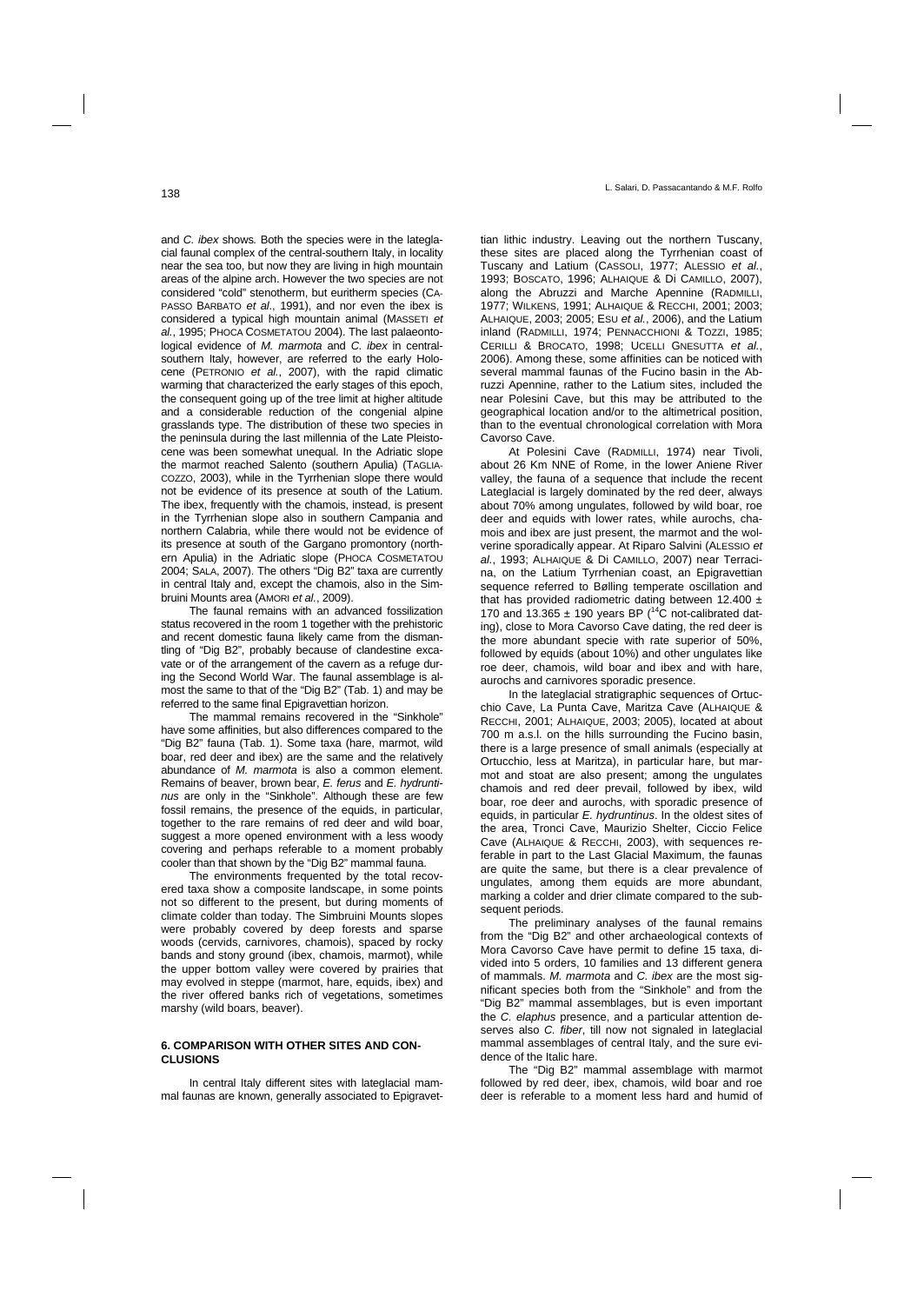the last glacial episode final phases (probably the first part of the Lateglacial preceding the Bølling - Allerød temperate oscillation), according to the cultural chronology and the radiometric dating. The "Sinkhole" mammal assemblage with marmot and ibex, followed by the equids more abundant than red deer and wild boar, perhaps has to be referred to a different moment, more cold and arid. At least part of the animals from the "Dig B2" has been introduced in the cave by Epigravettian human groups frequenting the upper Aniene River valley and the Simbruini Mounts during the latest Pleistocene.

These data on the latest Pleistocene mammal faunas from Mora Cavorso Cave, suggest some chronological, climatic and environmental indications that will be adequately investigated and better outlined during the prosecution of the archaeological and palaeontological searches.

#### **ACKNOWLEDGEMENTS**

We are grateful to the "Soprintendenza per i Beni Archeologici del Lazio", in particular to Annalisa Zarattini, which allowed the access to the fossils and to two anonymous referees for the useful suggestions that improved the quality of the manuscript. We thank also Carmelo Petronio, Olga Rickards and Raffaele Sardella for their support.

#### **REFERENCES**

- ALESSIO M., ALHAIQUE F., ALLEGRI L., BIETTI A., BRANCA M., D'ARPINO A., IMPROTA S., KUHN S., PALMIERI A.M. & PREITE MARTINEZ M. (1993) - *New results on the Upper Paleolithic site of Riparo Salvini (Terracina, Italy).* Quat. Nova, **3**, pp. 105-150.
- ALHAIQUE F. (2003) *The role of small carnivores in the accumulation of bones in archaeological deposits: the case of the Fucino Basin sites (central Italy).* Archeofauna, **12**, pp. 61-71.
- ALHAIQUE F. (2005) *Strategie di occupazione nelle grotte del Fucino (Abruzzo) durante il Paleolitico superiore: il caso di Grotta Maritza (AQ).* In: I. FIORE, G. MALERBA & S. CHILARDI (Eds), *Atti del 3° Convegno Nazionale di Archeozoologia (Siracusa 3-5 novembre 2000)*, Studi di Paletnologia, N.S., **1**, pp. 181-190.
- ALHAIQUE F. & DI CAMILLO F. (2007) *Le faune di Riparo Salvini (Terracina, LT)*. Atti I.I.P.P., XL, pp. 354- 357.
- ALHAIQUE F. & RECCHI A. (2001) *La Grotta di Ortucchio e il Fucino alla fine del paleolitico: analisi tafonomica e zooarcheologica delle mammalofaune e delle avifaune.* Atti del 2° Convegno "Il Fucino e le aree limitrofe nell'antichità", pp. 56-69, Archeoclub d'Italia - Marsica, Avezzano (L'Aquila).
- ALHAIQUE F. & RECCHI A. (2003) *Sfruttamento delle risorse faunistiche durante le fasi più antiche dell'occupazione nel Fucino.* Atti I.I.P.P., XXXVI, pp. 53-64.
- AMORI G., BATTISTI C. & DE FELICI S. (2009) *I Mammiferi della Provincia di Roma. Dallo stato delle conoscenze alla gestione e conservazione delle*

 *specie*. Provincia di Roma, Stilgrafica, Roma, 350 pp.

- AMORI G., CONTOLI L. & NAPPI A. (2008) *Fauna d'Italia. Mammalia II. Erinaceomorpha, Soricomorpha, Lagomorpha, Rodentia*. Edizioni Calderini de il Sole24 Ore, Milano, 736 pp.
- BOITANI L., LOVARI S. & VIGNA TAGLIANTI A. (2003) *Fauna d'Italia. Mammalia III. Carnivora - Artiodactyla*. Calderini, Bologna, 434 pp.
- BÖKÖNYI S. (1970) *A new method for the determination of the number of individuals in animal bones material.* Am. J. Arch., **74**, pp. 291-292.
- BOSCATO P. (1996) *Vado all'Arancio (Massa Marittima, GR). Studio delle faune.* Rass. Arch., **13**, pp. 159- 176.
- CAPASSO BARBATO L., MINIERI M.R. & SCARANO M. (1991) - *Paleogeografia dei mammiferi "freddi" del Pleistocene medio-superiore e superiore italiano.*  Atti Accademia Peloritana dei Pericolanti, **67**, suppl. 1, pp. 231-259.
- CASSOLI P.F. (1977) *Upper Palaeolithic Fauna at Palidoro (Rome): 1955 excavations.* Quaternaria, **19**, pp. 187-196.
- CERILLI E. & BROCATO G. (1998) *The Upper Palaeolithic deposit of Valle Arcione (Castel d'Asso, Viterbo, Italy).* Atti U.I.S.P.P., XIII, 2, pp. 681-685, Forlì.
- CONTI N, PETRONIO C. & SALARI L. (2010) *The Equids of the Late Pleistocene of "Tana delle Iene" (Ceglie Messapica, Brindisi, Southern Italy).* Boll. Soc. Paleont. It., **49**, pp. 227-236.
- DAMIANI A.V., CATENACCI V., MOLINARI V.,TILIA A. & PANSERI C. (1998) - *Carta Geologica d' Italia alla scala 1/50.000, Foglio 376 "Subiaco": Note Illustrative*. Servizio Geologico Nazionale, 55 pp.
- ESU D., DE STEFANI M., GALLINI V., GHESINI D., GUERRE-SCHI A., GURIOLI F., MAGNATTI M., MURATORI S., PERESANI M., SILVESTRINI M. & VERONESE C. (2006) - *Stratigrafia, paleontologia ed evidenze culturali del sito epigravettiano di Cava Romita (Appennino Marchigiano). Studio dei materiali provenienti dagli scavi di recupero 1978-79*. Riv. Sci. Preist., **56**, pp. 83-125.
- HALLEY D.J. & ROSELL F. 2002 *The beaver's reconquest of Eurasia: status, population development and management of a conservation success*. Mamm. Rev., **32**, pp.153-178.
- MASINI F. & LOVARI S. 1988 *Systematics, Phylogenetic Relationship, and Dispersal of the Chamois (*Rupicapra *spp.)*. Quat. Res., **30**, pp. 339-349.
- MASSETI M., MAZZA P., RUSTIONI M. & SALA B. 1995 *Large-sized ungulates at the Late Pleistocene-Holocene transition: an overview.* Atti del 1° Convegno Nazionale di Archeozoologia (Rovigo, 5-7 marzo 1993). Padusa Quaderni, **1**, pp. 89-96.
- PALACIOS F. 1996 *Systematics of the indigenous hares of Italy traditionally identified as* Lepus europaeus *Pallas 1778 (*Mammalia: Leporidae*).* Bonn. Zool. Beitr., **46**, pp. 59-91.
- PASSACANTANDO D. (2009) *Il campione neolitico dei resti scheletrici rinvenuti a Jenne (Roma)*. Unpublished Thesis in Biology and Human Evolution, University of Rome "Tor Vergata".
- PENNACCHIONI M. & TOZZI C. (1985) *L'Industria epigravettiana del riparo Biedano a Norchia (Viterbo)*. In: M. LIVERANI, A. PALMIERI & R. PERONI (Eds), *Studi*